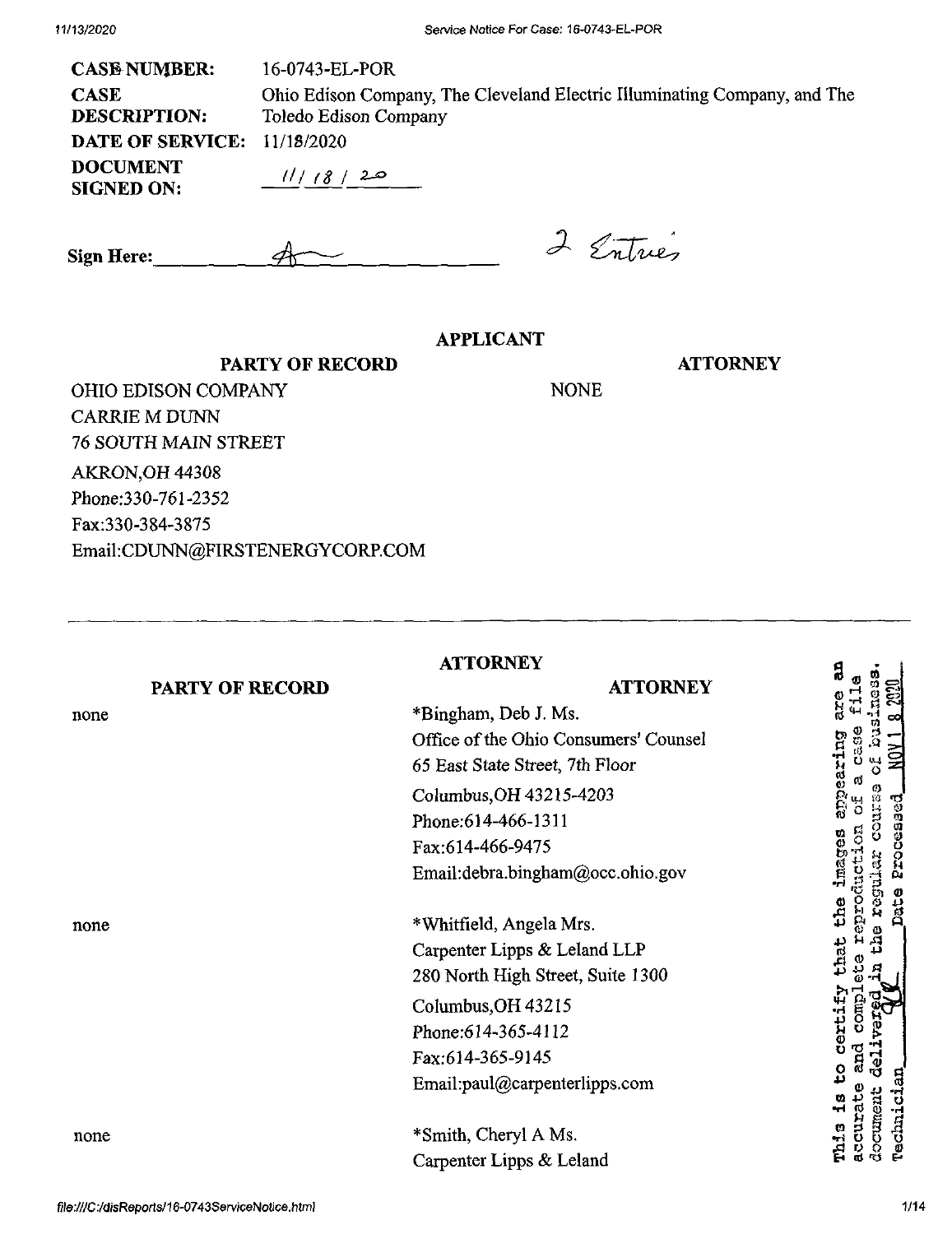| 11/13/2020 | Service Notice For Case: 16-0743-EL-POR |
|------------|-----------------------------------------|
|            | 280 N. High Street                      |
|            | Suite 1300                              |
|            | Columbus, OH 43081                      |
|            | Phone: 614-365-4100                     |
|            | Fax:614-365-9145                        |
|            | Email:smith@carpenterlipps.com          |
| none       | PARRAM, DEVIN D MR.                     |
|            | BRICKER AND ECKLER LLP                  |
|            | 100 SOUTH THIRD STREET                  |
|            | COLUMBUS, OH 43215                      |
|            | Phone: 614-227-                         |
|            | Email:DPARRAM@BRICKER.COM               |
| none       | *Parram, Devin D. Mr.                   |
|            | <b>Bricker and Eckler</b>               |
|            | 100 South Third Street                  |
|            | Columbus, OH 43215                      |
|            | Phone:614-227-2300                      |
|            | Fax:614-227-2390                        |
|            | Email:dparram@bricker.com               |
| none       | *Gladman, Michael R.                    |
|            | Jones Day                               |
|            | 325 John H. McConnell Blvd.             |
|            | Suite 600                               |
|            | Columbus, OH 43215                      |
|            | Phone: 614-281-3865                     |
|            | Fax:614-461-4198                        |
|            | Email:mrgladman@jonesday.com            |
| none       | *Lyons, Shaun P Mr.                     |
|            | Carpenter Lipps and Leland              |
|            | 280 N. High St                          |
|            | Ste. 1300                               |
|            | Columbus, OH 43215                      |
|            | Phone: (614) 515-3681                   |
|            | Email:LYONS@CARPENTERLIPPS.COM          |
| none       | *Allwein, Christopher J. Mr.            |
|            | Kegler Brown Hill & Ritter, LPA         |
|            | 65 East State Street                    |
|            | Suite 1800                              |
|            | Columbus, OH 43215                      |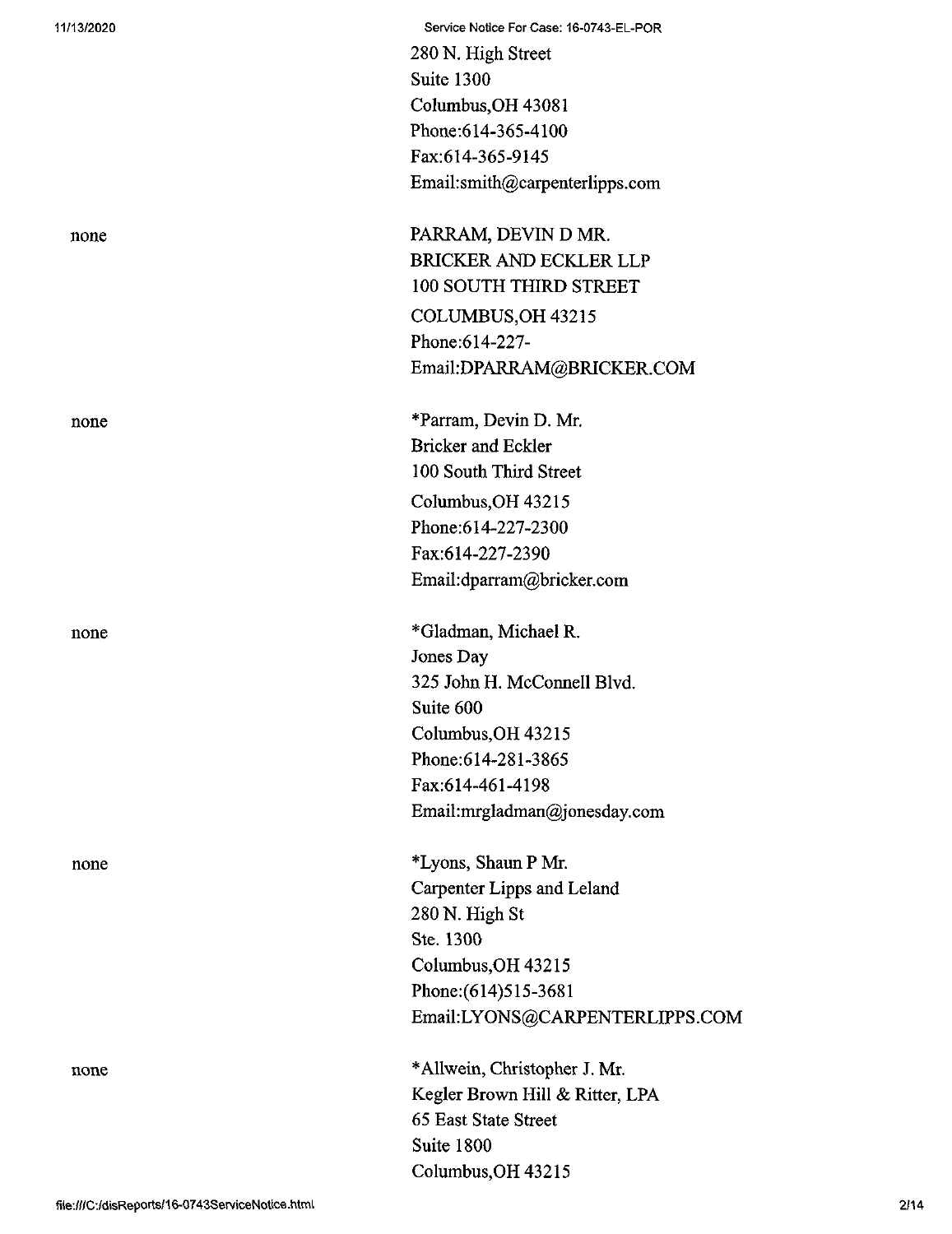| 11/13/2020 | Service Notice For Case: 16-0743-EL-POR |
|------------|-----------------------------------------|
|            | Phone: (614) 462-5400                   |
|            | Fax:614-464-2634                        |
|            | Email:callwein@keglerbrown.com          |
| none       | *Wolfe, Robert Mr.                      |
|            | <b>PUCO</b>                             |
|            | 180 E. Broad St                         |
|            | Columbus, OH 43215                      |
|            | Phone: (614) 644-7691                   |
|            | Email:Robert.Wolfe@puco.ohio.gov        |
| none       | *Eckert, Joshua R. Mr.                  |
|            | FirstEnergy Service Company             |
|            | 300 Madison Avenue                      |
|            | Morristown, NJ 07962                    |
|            | Phone: (973)401-8838                    |
|            | Email:jeckert@firstenergycorp.com       |
| none       | *Hays, Thomas R. Mr.                    |
|            | 8355 ISLAND LN                          |
|            | <b>MAINESVILLE, OH 45039-9537</b>       |
|            | Phone: (419)410-7069                    |
|            | Email:trhayslaw@gmail.com               |
| none       | *Endris, Robert M Mr                    |
|            | <b>FirstEnergy Corp</b>                 |
|            | 76 S Main St                            |
|            | <b>Akron, OH 44308</b>                  |
|            | Phone: 330-384-5728                     |
|            | Fax:330-384-3875                        |
|            | Email:rendris@firstenergycorp.com       |
| none       | *Orahood, Teresa                        |
|            | Bricker & Eckler LLP                    |
|            | 100 South Third Street                  |
|            | Columbus, OH 43215-4291                 |
|            | Phone: (614) 227-4821                   |
|            | Fax:(614) 227-2390                      |
|            | Email:torahood@bricker.com              |
| none       | *Dove, Robert Mr.                       |
|            | KEGLER BROWN HILL RITTER CO LPA         |
|            | <b>65 E. STATE STREET</b>               |

 $\sim 20$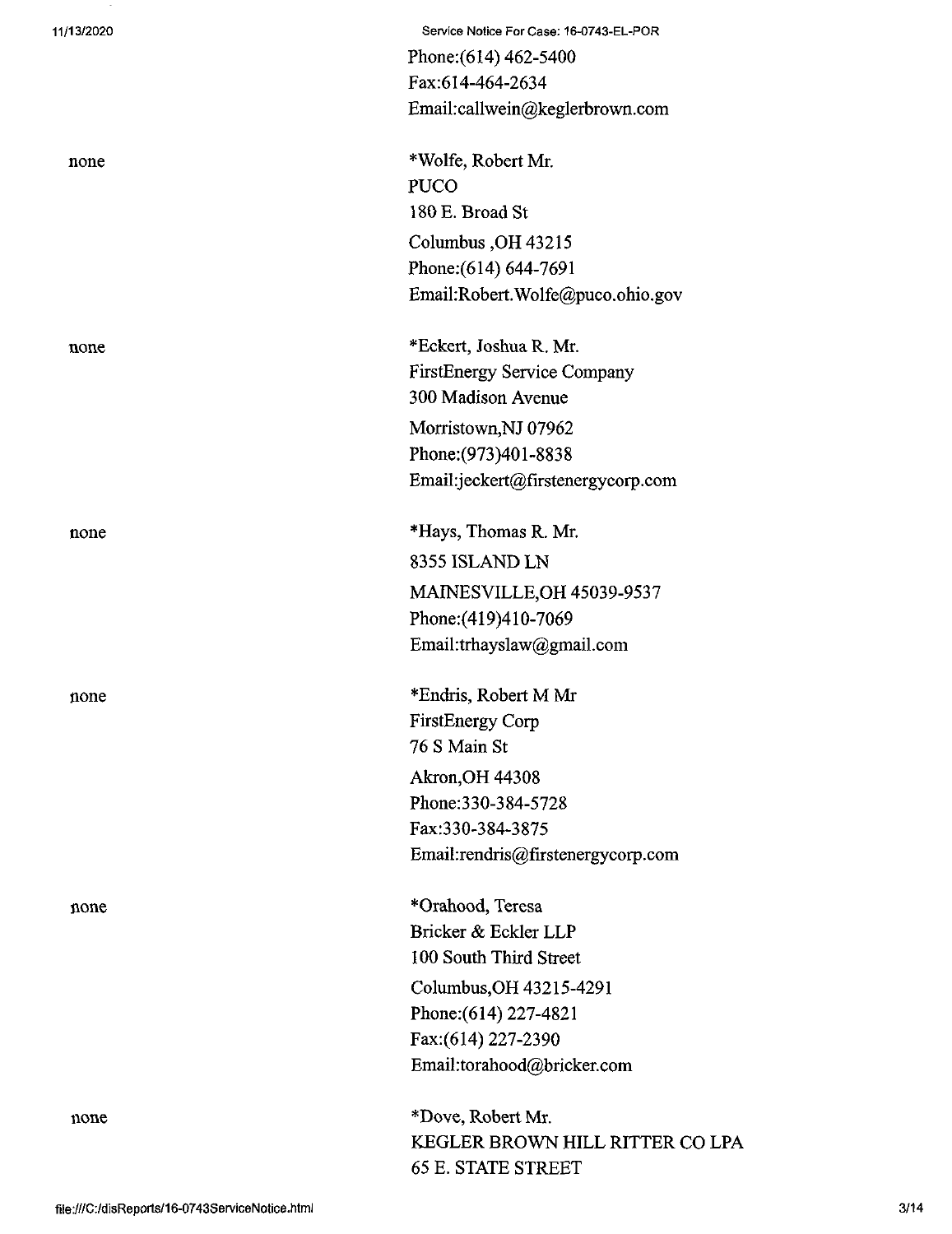| 11/13/2020 | Service Notice For Case: 16-0743-EL-POR           |
|------------|---------------------------------------------------|
|            | <b>SUITE 1800</b>                                 |
|            | Columbus, OH 43215-4295                           |
|            | Phone: 614-462-5443                               |
|            | Fax:614-464-2634                                  |
|            | Email:RDOVE@KEGLERBROWN.COM                       |
| none       | *Williams, Jamie Ms.                              |
|            | <b>Ohio Consumers' Counsel</b>                    |
|            | 65 East State Street, 7th Floor                   |
|            | Columbus, OH 43215-4213                           |
|            | Phone:614-466-9547                                |
|            | Email:jamie.williams@occ.ohio.gov                 |
| none       | *Miller, Graeme Mr.                               |
|            | Energy Resources Center at University of Illinois |
|            | 1309 S. Halsted Ave                               |
|            | Chicago, IL 60607                                 |
|            | Phone: 312-996-3711                               |
|            | Email:gmille7@uic.edu                             |
|            |                                                   |
| none       | *Scott, Tonnetta Ms.                              |
|            | <b>Ohio Attorney General</b>                      |
|            | 30 East Broad Street                              |
|            | Columbus, OH 43215                                |
|            | Phone: (614)466-4395                              |
|            | Fax:(614)466-4395                                 |
|            | Email:tonnetta.scott@ohioattorneygeneral.gov      |
| none       | *Bojko, Kimberly W. Mrs.                          |
|            | Carpenter Lipps & Leland LLP                      |
|            | 280 North High Street                             |
|            | 280 Plaza Suite 1300                              |
|            | Columbus, OH 43215                                |
|            | Phone: 614-365-4100                               |
|            | Fax:614-365-9145                                  |
|            | Email:bojko@carpenterlipps.com                    |
| none       | *Spencer, Ken Mr.                                 |
|            | Armstrong & Okey, Inc.                            |
|            | 222 East Town Street, 2nd Floor                   |
|            | Columbus, OH 43215                                |
|            | Phone:614-224-9481                                |
|            | Fax:614-224-5724                                  |
|            | Email:kspencer@aando.com                          |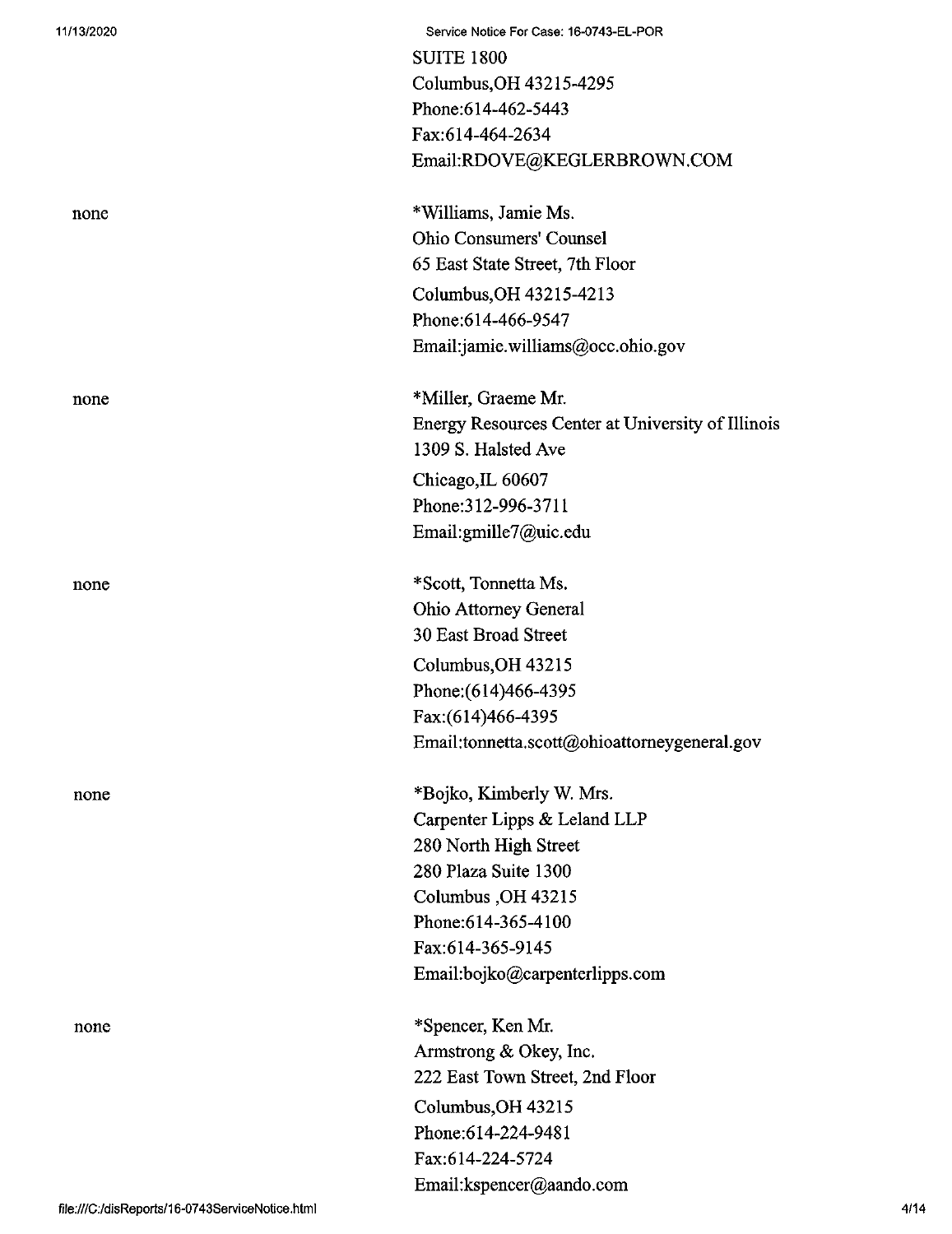| none | *Greene, Tracy J Mrs.                |
|------|--------------------------------------|
|      | Ohio Consumers' Counsel              |
|      | 65 East State St.                    |
|      | 7th Floor                            |
|      | Columbus, OH 43215                   |
|      | Phone:614-466-9547                   |
|      | Fax:614-466-8574                     |
|      | Email:tracy.greene@occ.ohio.gov      |
| none | *Fischer, Mary E Ms.                 |
|      | Public Utilities Commission of Ohio  |
|      | 180 E. Broad St.                     |
|      | Columbus, OH 43215                   |
|      | Phone: (614) 466-0469                |
|      | Email:mary.fischer@puco.ohio.gov     |
| none | *Chilcote, Heather A                 |
|      | Public Utilities Commission of Ohio  |
|      | 180 East Broad Street                |
|      | Columbus, OH 43215                   |
|      | Phone: (614) 466-0407                |
|      | Email:heather.chilcote@puco.ohio.gov |
| none | *Sherman, William Mr.                |
|      | Combined Heat and Power Alliance     |
|      | 3100 Clarendon Blvd                  |
|      | Suite 800                            |
|      | Arlington, VA 22201                  |
|      | Phone: (703) 717-5590                |
|      | Email:williams@dgardiner.com         |
| none | *Oliker, Joseph E. Mr.               |
|      | <b>IGS</b> Energy                    |
|      | 6100 Emerald Parkway                 |
|      | Dublin, OH 43016                     |
|      | Phone:614-659-5069                   |
|      | Email:joliker@igsenergy.com          |
| none | *Mackin, Mel Ms.                     |
|      | Ceres                                |
|      | 99 Chauncy St                        |
|      | 6th Floor                            |
|      | Boston, MA 02111                     |
|      |                                      |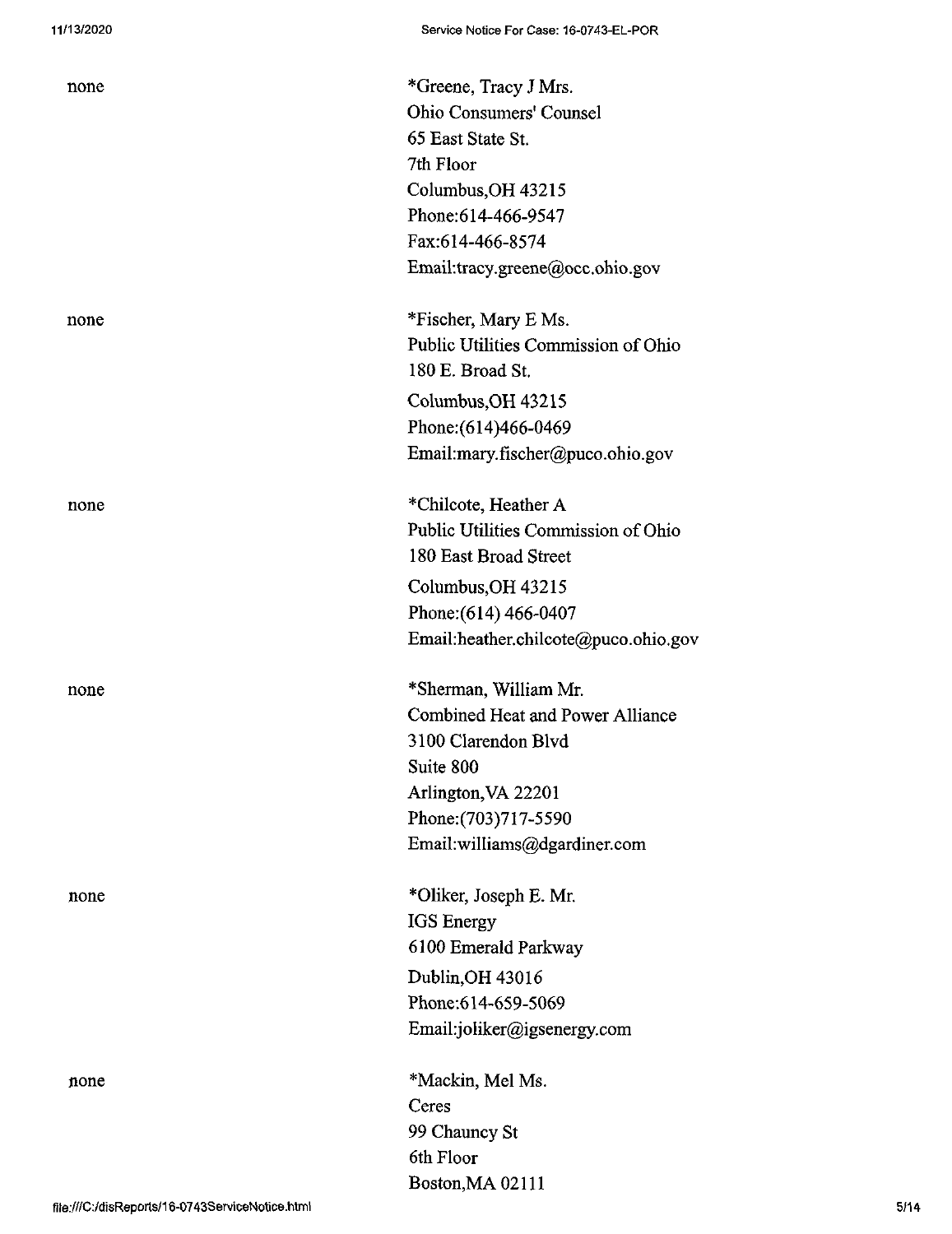| none |  |
|------|--|
|      |  |
|      |  |

## none

none<br>1

none

Service Notice For Case: 16-0743-EL-POR

Phone:(617)247-0700 Email:mackin@ceres.org

\*KuhneU, Dianne Duke Energy Business Services 139 E. Fourth Street Cincinnati,OH 45202 Phone:(513)287-4337 Fax:(513)287-4386 Email:dianne.kuhnell@duke-energy.com

\*Staff, Docketing Docketing 180 East Broad Street 11th Floor Columbus,OH 43215 Phone:614-466-4095 Fax:614-466-0313 Email:docketing@puco.ohio.gov

\*Pritchard, Matthew R. Mr. McNees Wallace & Nurick 21 East State Street 17th Floor Columbus,OH 43215 Phone:614-719-2840 Fax:614-469-4653 Email:mpritchard@mcneeslaw.com

\*Fleisher, Madeline Ms. Dickinson Wright PLLC 150 E. Gay Street Suite 2400 Columbus,OH 43215 Phone:614-591-5474 Fax:844-670-6009 Email:mfleisher@dickinsonwright.com

none \*Cox, Caroline Ms. Environmental Law & Policy Center 35 E Wacker Dr Ste 1600 Ste 1600 Chicago,IL 60601 Phone;(865) 803-1778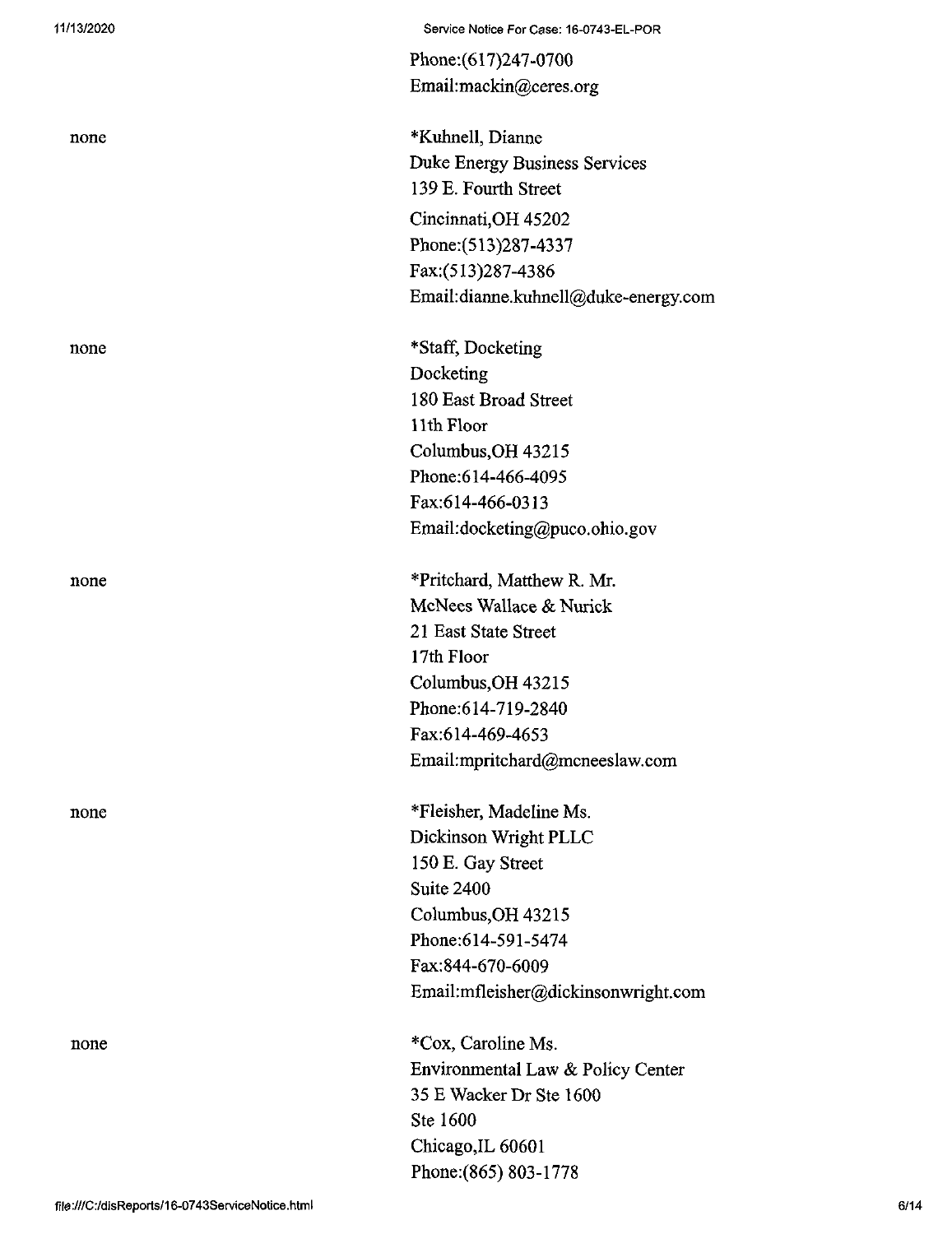| 11/13/2020 | Service Notice For Case: 16-0743-EL-POR     |
|------------|---------------------------------------------|
|            | Email:ccox@elpc.org                         |
| none       | *Nourse, Steven T Mr.                       |
|            | American Electric Power Service Corporation |
|            | 1 Riverside Plaza, 29th Floor               |
|            | Columbus, OH 43215                          |
|            | Phone: (614) 716-1608                       |
|            | Fax:(614) 716-2950                          |
|            | Email:stnourse@aep.com                      |
| none       | *Hromalik, Nicholas Mr.                     |
|            | Midwest Energy Efficiency Alliance          |
|            | 20 North Wacker Drive                       |
|            | Suite 1301                                  |
|            | Chicago, IL 60606                           |
|            | Phone: 312-784-7265                         |
|            | Email:nhromalik@mwalliance.org              |
| none       | *Ostrowski, Erika Ms.                       |
|            | <b>FirstEnergy Service Company</b>          |
|            | 76 South Main Street                        |
|            | Akron, OH 44308                             |
|            | Phone: 330-384-5803                         |
|            | Fax:330-384-3875                            |
|            | Email:eostrowski@firstenergycorp.com        |
| none       | *Nix, Shauni Mrs.                           |
|            | Ohio Energy Project                         |
|            | 200 East Wilson Bridge Road                 |
|            | Worthington, OH 43085                       |
|            | Phone: (614) 204-9619                       |
|            | Email:snix@ohioenergy.org                   |
| none       | *Dunn-Lucco, Carrie M Ms.                   |
|            | <b>FirstEnergy Service Company</b>          |
|            | 76 Main Street S                            |
|            | <b>Akron, OH 44308</b>                      |
|            | Phone: 330-761-2352                         |
|            | Fax:330-384-3875                            |
|            | Email:cdunn@firstenergycorp.com             |
| none       | *Bingham, Deb J. Ms.                        |
|            | Office of the Ohio Consumers' Counsel       |
|            | 65 East State Street, 7th Floor             |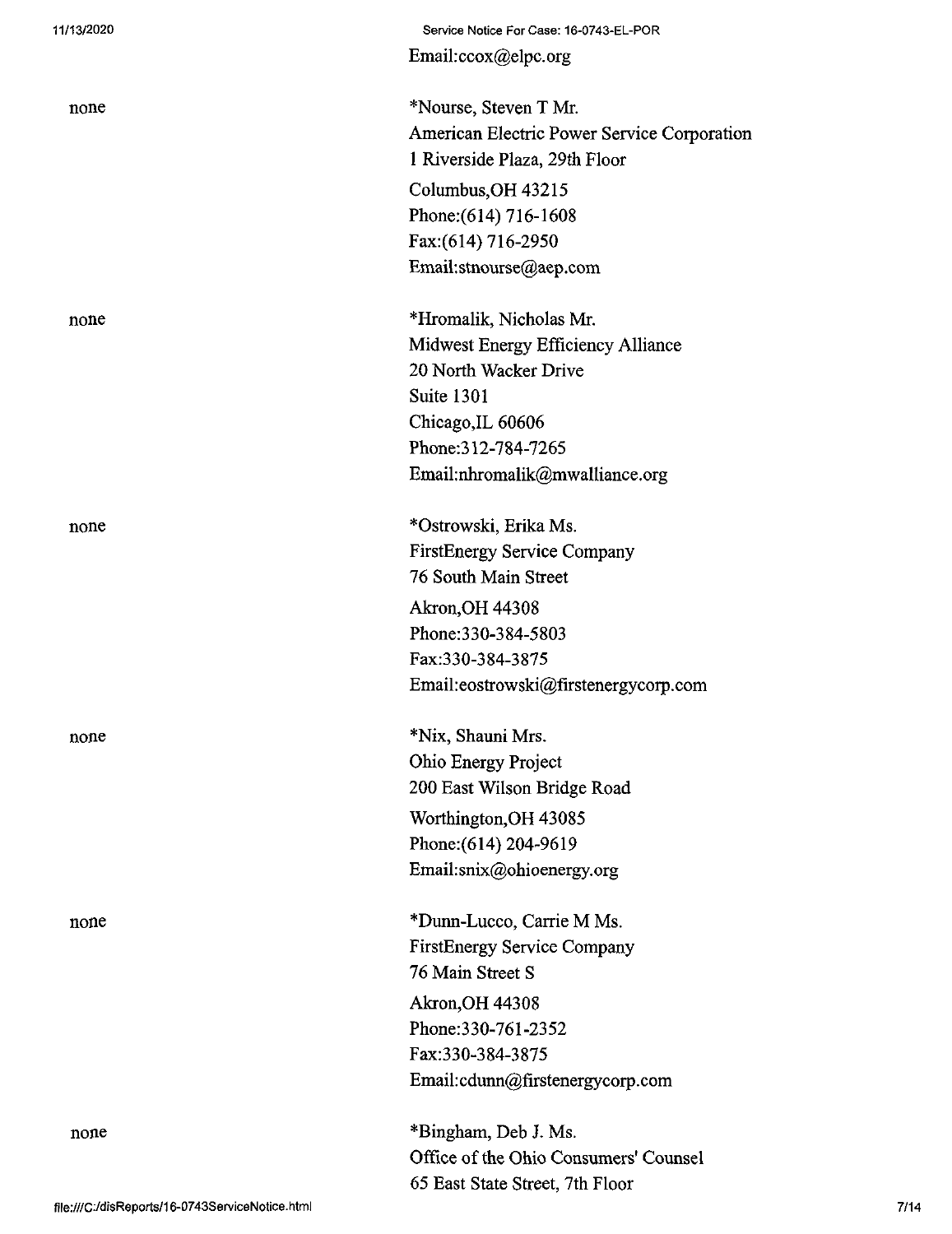|                                                 | Columbus, OH 43215-4203           |      |
|-------------------------------------------------|-----------------------------------|------|
|                                                 | Phone: 614-466-1311               |      |
|                                                 | Fax:614-466-9475                  |      |
|                                                 | Email: debra.bingham@occ.ohio.gov |      |
| none                                            | PAUL WHITFIELD, ANGELA M          |      |
|                                                 | CARPENTER LIPPS & LELAND LLP      |      |
|                                                 | 280 PLAZA SUITE 1300              |      |
|                                                 | 280 NORTH HIGH STREET             |      |
|                                                 | COLUMBUS, OH 43215                |      |
| none                                            | *Sechler, Joel E Mr.              |      |
|                                                 | Carpenter Lipps & Leland LLP      |      |
|                                                 | 280 Plaza                         |      |
|                                                 | 280 N. High St Ste 1300           |      |
|                                                 | Columbus, OH 43215                |      |
|                                                 | Phone: (614) 365-4100             |      |
|                                                 | Fax: (614) 365-9145               |      |
|                                                 | Email:sechler@carpenterlipps.com  |      |
| none                                            | *Kolich, Kathy J Ms.              |      |
|                                                 | Kathy J. Kolich, Attorney at Law  |      |
|                                                 | 1521 Hightower Drive              |      |
|                                                 | Uniontown, OH 44685               |      |
|                                                 | Phone: 330-316-2378               |      |
|                                                 | Fax:330-384-3875                  |      |
|                                                 | Email:kjklaw@yahoo.com            |      |
| none                                            | *Smith, Cheryl A Ms.              |      |
|                                                 | Carpenter Lipps & Leland          |      |
|                                                 | 280 N. High Street                |      |
|                                                 | Suite 1300                        |      |
|                                                 | Columbus, OH 43081                |      |
|                                                 | Phone: 614-365-4100               |      |
|                                                 | Fax:614-365-9145                  |      |
|                                                 | Email:smith@carpenterlipps.com    |      |
| none                                            | *Leach-Payne, Vicki L. Ms.        |      |
|                                                 | McNees Wallace & Nurick LLC       |      |
|                                                 | 21 E. State St., 17th Floor       |      |
|                                                 | Columbus, OH 43215                |      |
|                                                 | Phone: 614-719-2847               |      |
|                                                 | Fax:614-469-4653                  |      |
|                                                 | Email:vleach-payne@mwncmh.com     |      |
| file:///C:/disReports/16-0743ServiceNotice.html |                                   | 8/14 |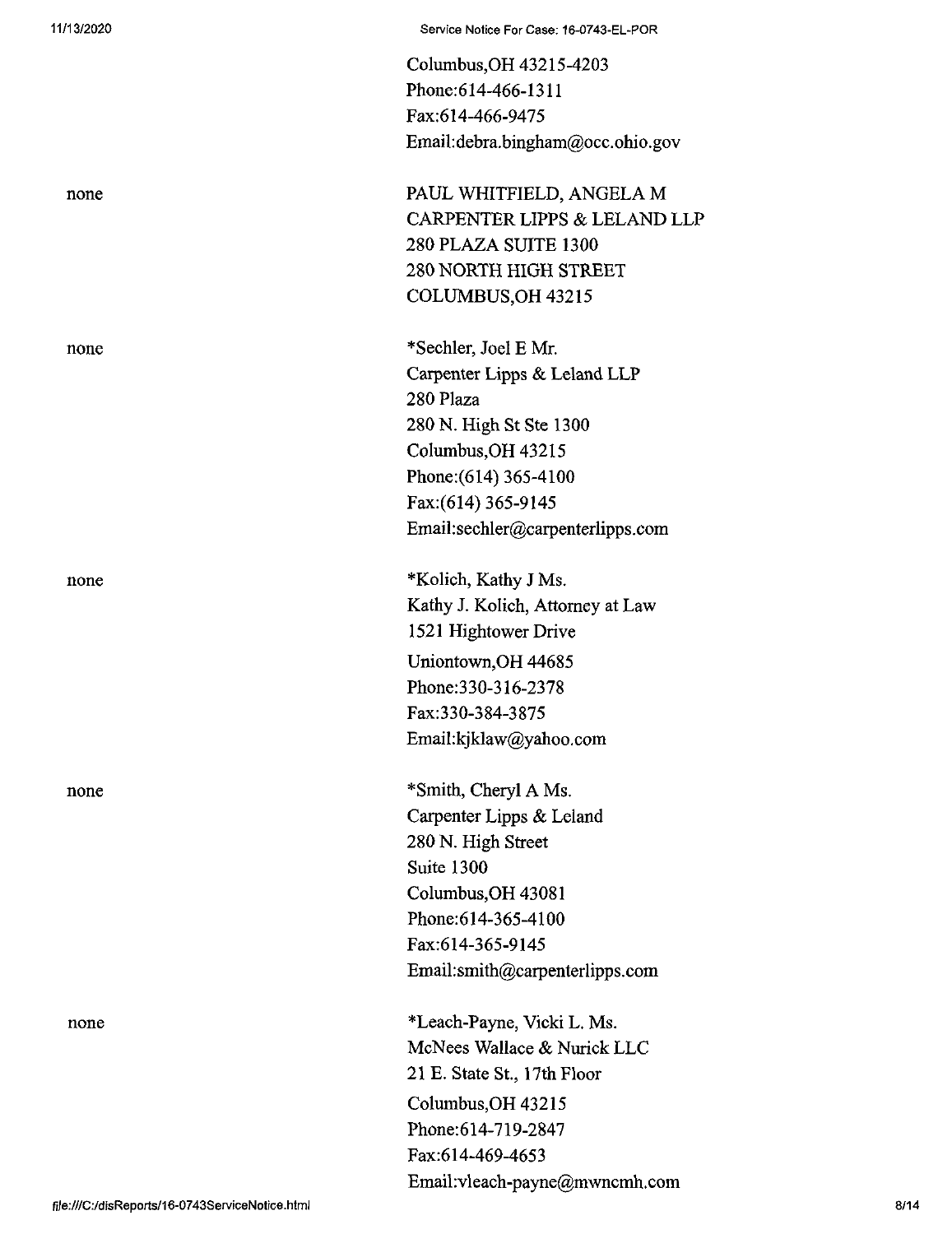| none | *Gladman, Michael R.<br>Jones Day<br>325 John H. McConnell Blvd.<br>Suite 600<br>Columbus, OH 43215<br>Phone: 614-281-3865<br>Fax:614-461-4198<br>Email:mrgladman@jonesday.com                             |
|------|------------------------------------------------------------------------------------------------------------------------------------------------------------------------------------------------------------|
| none | *Gladman, Michael R.<br>Jones Day<br>325 John H. McConnell Blvd.<br>Suite 600<br>Columbus, OH 43215<br>Phone: 614-281-3865<br>Fax:614-461-4198<br>Email:mrgladman@jonesday.com                             |
| none | *Chapman, Tara L Ms.<br>IGS Energy<br>6100 Emerald Parkway<br>Dublin, OH 43017<br>Phone: (614) 659-5058<br>Fax:855-726-3542<br>Email:tchapman@igsenergy.com                                                |
| none | *Allwein, Christopher J. Mr.<br>Kegler Brown Hill & Ritter, LPA<br>65 East State Street<br>Suite 1800<br>Columbus, OH 43215<br>Phone: (614) 462-5400<br>Fax:614-464-2634<br>Email:callwein@keglerbrown.com |
| none | *Gaunder, Debra A<br>Carpenter Lipps & Leland LLP<br>280 N High Street, Suite 1300<br>Columbus, OH 43215<br>Phone: 614-300-4005<br>Fax:614-365-9145<br>Email:gaunder@carpenterlipps.com                    |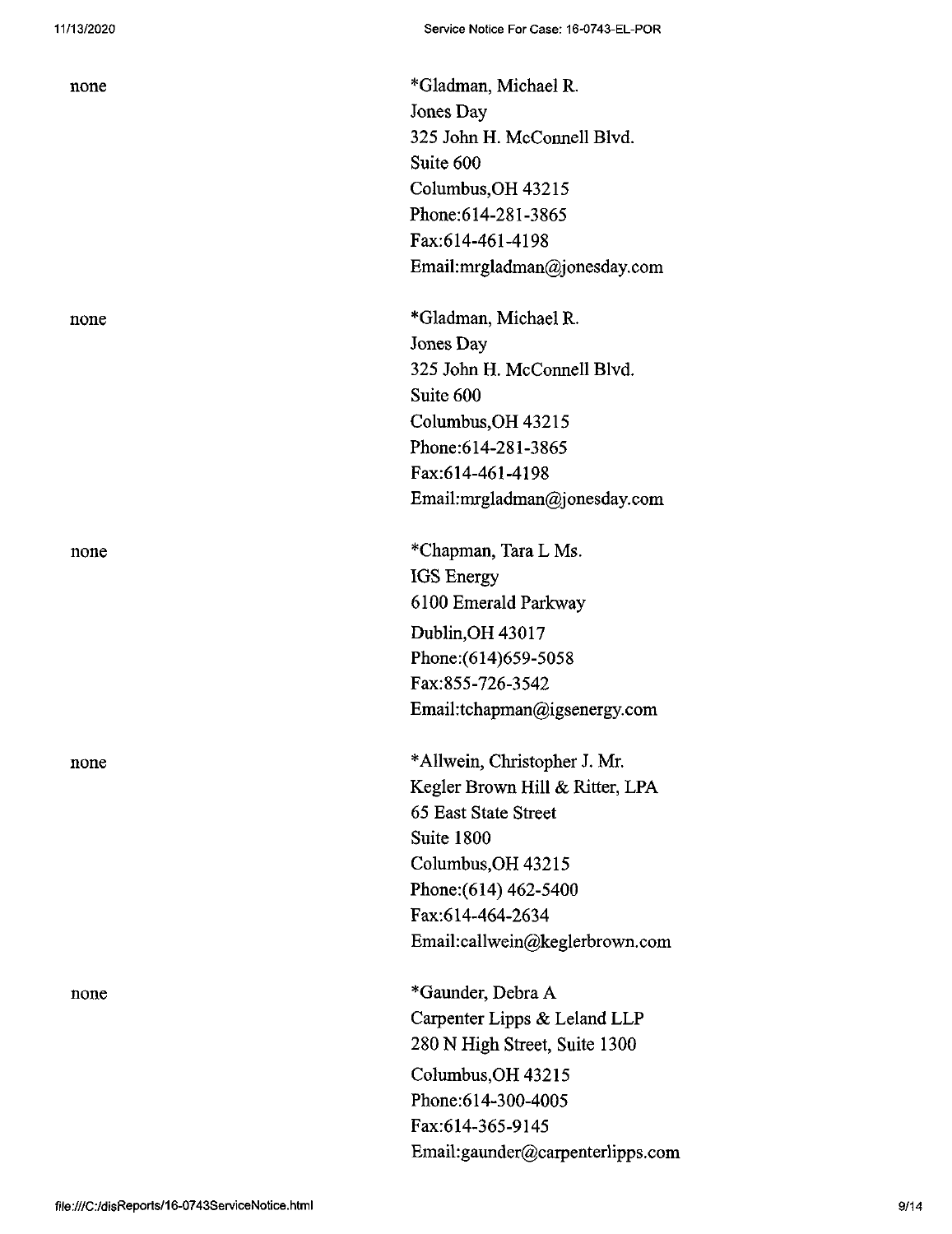| 11/13/2020 | Service Notice For Case: 16-0743-EL-POR |
|------------|-----------------------------------------|
| none       | *Dove, Robert Mr.                       |
|            | KEGLER BROWN HILL RITTER CO LPA         |
|            | <b>65 E. STATE STREET</b>               |
|            | <b>SUITE 1800</b>                       |
|            | Columbus, OH 43215-4295                 |
|            | Phone: 614-462-5443                     |
|            | Fax:614-464-2634                        |
|            | Email:RDOVE@KEGLERBROWN.COM             |
| none       | *Williams, Samantha                     |
|            | Natural Resources Defense Council       |
|            | 20 N. Wacker Drive                      |
|            | Ste 1600                                |
|            | Chicago, IL 60606                       |
|            | Phone:415-533-2060                      |
|            | Email:swilliams@nrdc.org                |
| none       | <b>HEALEY, CHRISTOPHER</b>              |
|            | OHIO CONSUMERS COUNSEL                  |
|            | <b>65 E STATE STREET</b>                |
|            | <b>SUITE 700</b>                        |
|            | COLUMBUS, OH 43215                      |
|            | Phone:614-466-9571                      |
|            | Email:CHRISTOPHER.HEALEY@OCC.OHIO.GOV   |
|            |                                         |
| none       | KELTER, ROBERT ATTORNEY AT LAW          |
|            | ENVIRONMENTAL LAW & POLICY CENTER       |
|            | <b>35 EAST WACKER DRIVE</b>             |
|            | <b>SUITE 1600</b>                       |
|            | CHICAGO, IL 60601-2206                  |
|            | Phone: 312-795-3734                     |
|            | Fax:312-795-3730                        |
|            | Email:RKELTER@ELPC.ORG                  |
| none       | *Brigner, Gina L Ms.                    |
|            | Ohio Consumers' Counsel                 |
|            | 65 E. State Street, 7th Floor           |
|            | Columbus, OH 43215                      |
|            | Phone: 614-644-0684                     |
|            | Fax:614-466-9475                        |
|            | Email:brigner@occ.state.oh.us           |
|            |                                         |
| none       | *Miller, Vesta R                        |
|            | Public Utilities Commission of Ohio     |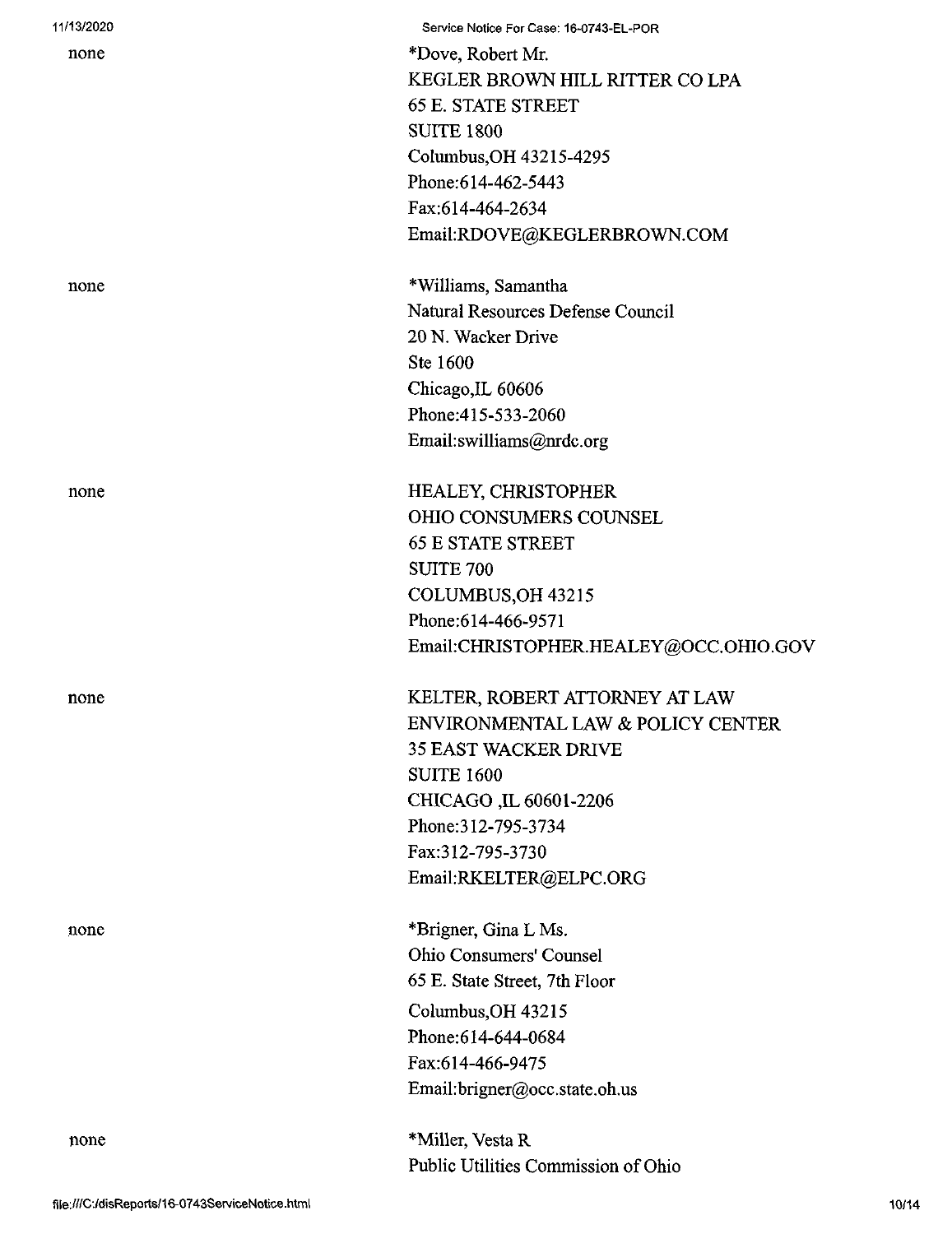| 11/13/2020 | Service Notice For Case: 16-0743-EL-POR      |
|------------|----------------------------------------------|
|            | 180 East Broad Street                        |
|            | Columbus, OH 43215                           |
|            | Phone: 614-466-7702                          |
|            | Email: Vesta.Miller@puc.state.oh.us          |
| none       | *Scott, Tonnetta Ms.                         |
|            | Ohio Attorney General                        |
|            | 30 East Broad Street                         |
|            | Columbus, OH 43215                           |
|            | Phone: (614) 466-4395                        |
|            | Fax: (614) 466-4395                          |
|            | Email:tonnetta.scott@ohioattorneygeneral.gov |
| none       | *Bojko, Kimberly W. Mrs.                     |
|            | Carpenter Lipps & Leland LLP                 |
|            | 280 North High Street                        |
|            | 280 Plaza Suite 1300                         |
|            | Columbus, OH 43215                           |
|            | Phone: 614-365-4100                          |
|            | Fax:614-365-9145                             |
|            | Email:bojko@carpenterlipps.com               |
| none       | OSTROWSKI, ERIKA                             |
|            | FIRSTENERGY SERVICE CO                       |
|            | 76 S MAIN ST                                 |
|            | AKRON, OH 44308                              |
|            | Phone:330-761-2532                           |
| none       | *Oliker, Joseph E. Mr.                       |
|            | <b>IGS</b> Energy                            |
|            | 6100 Emerald Parkway                         |
|            | Dublin, OH 43016                             |
|            | Phone:614-659-5069                           |
|            | Email:joliker@igsenergy.com                  |
| none       | *Kelter, Robert Mr.                          |
|            | Environmental Law & Policy Center            |
|            | 35 East Wacker Drive, Suite 1600             |
|            | Chicago, IL 60601                            |
|            | Phone: 312-795-3734                          |
|            | Fax:312-795-3730                             |
|            | Email:rkelter@elpc.org                       |
|            |                                              |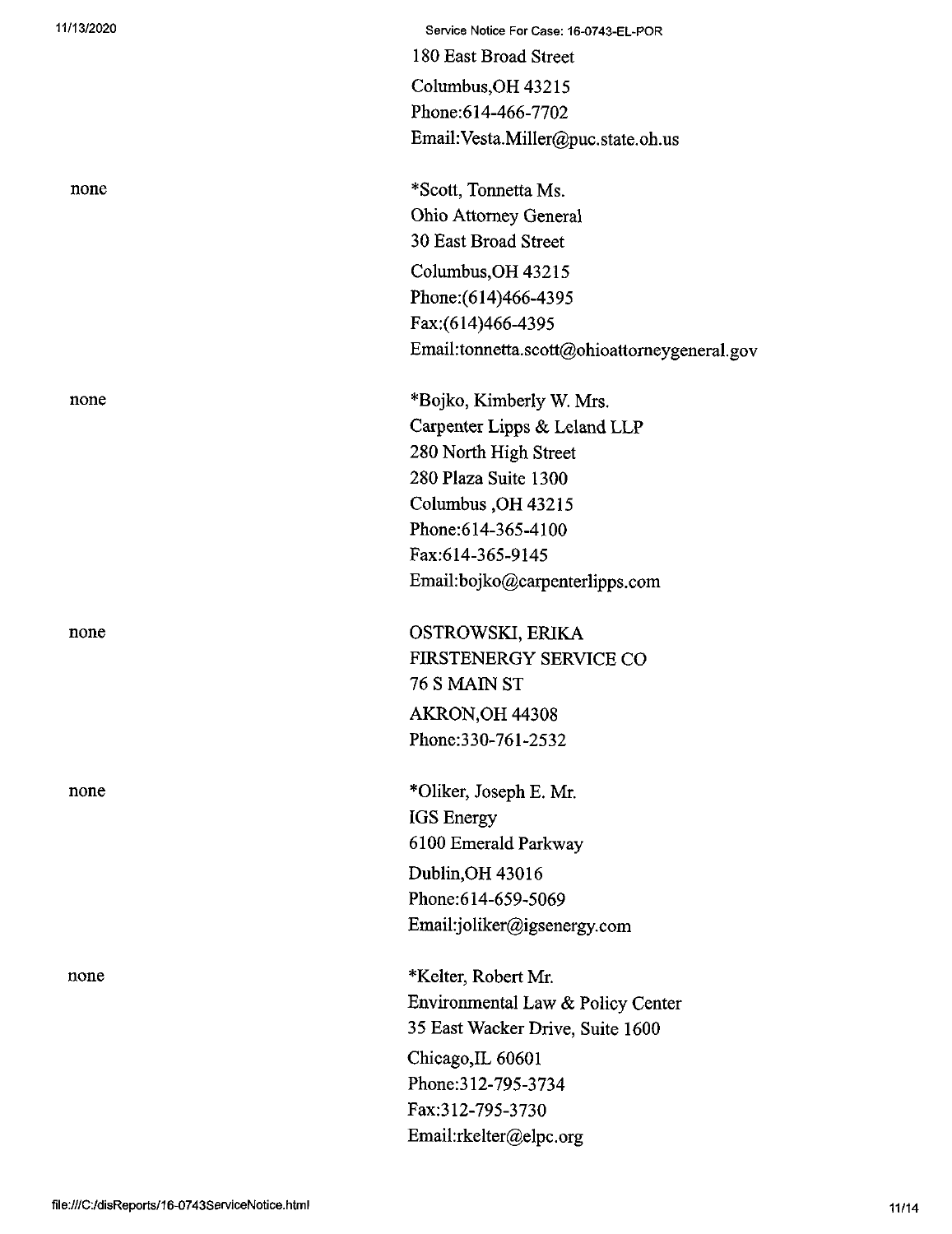| 11/13/2020                                      | Service Notice For Case: 16-0743-EL-POR            |
|-------------------------------------------------|----------------------------------------------------|
| none                                            | *Perko, James D Mr.                                |
|                                                 | Carpenter Lipps & Leland<br>280 N High St Ste 1300 |
|                                                 |                                                    |
|                                                 | Columbus, OH 43215<br>Phone: 614-365-4110          |
|                                                 | Fax:614-365-9145                                   |
|                                                 | Email:perko@carpenterlipps.com                     |
|                                                 |                                                    |
| none                                            | *Dunn-Lucco, Carrie M Ms.                          |
|                                                 | <b>FirstEnergy Service Company</b>                 |
|                                                 | 76 Main Street S                                   |
|                                                 | <b>Akron, OH 44308</b>                             |
|                                                 | Phone: 330-761-2352                                |
|                                                 | Fax:330-384-3875                                   |
| Email:cdunn@firstenergycorp.com                 |                                                    |
| <b>INTERVENOR</b>                               |                                                    |
| <b>PARTY OF RECORD</b>                          | <b>ATTORNEY</b>                                    |
| ENVIRONMENTAL DEFENSE FUND                      | <b>NONE</b>                                        |
| <b>JOHN FINNIGAN</b><br>6735 HIDDEN HILLS DRIVE |                                                    |
|                                                 |                                                    |
| CINCINNATI, OH 45230                            |                                                    |
| Phone: 513-226-9558                             |                                                    |
| ENVIRONMENTAL LAW & POLICY CENTER               | <b>NONE</b>                                        |
| 21 WEST BROAD STREET                            |                                                    |
| <b>SUITE 800</b>                                |                                                    |
| COLUMBUS, OH 43215-4189                         |                                                    |
| Phone:614-488-3301                              |                                                    |
| INDUSTRIAL ENERGY USERS OF OHIO                 | *Pritchard, Matthew R. Mr.                         |
| MATTHEW R. PRITCHARD                            | McNees Wallace & Nurick                            |
| MCNEES WALLACE & NURICK LLC FIFTH               | $\overline{a}$ $\overline{a}$                      |

21 East State Street

17th Floor Columbus, OH 43215 Phone:614-719-2840 Fax:614-469-4653 Email:mpritchard@mcneeslaw.com

## OHIO ENVIRONMENTAL COUNCIL NONE

21 EAST STATE ST 17TH FLOOR

THIRD CENTER

COLUMBUS,OH 43215 Phone:(614) 469-8000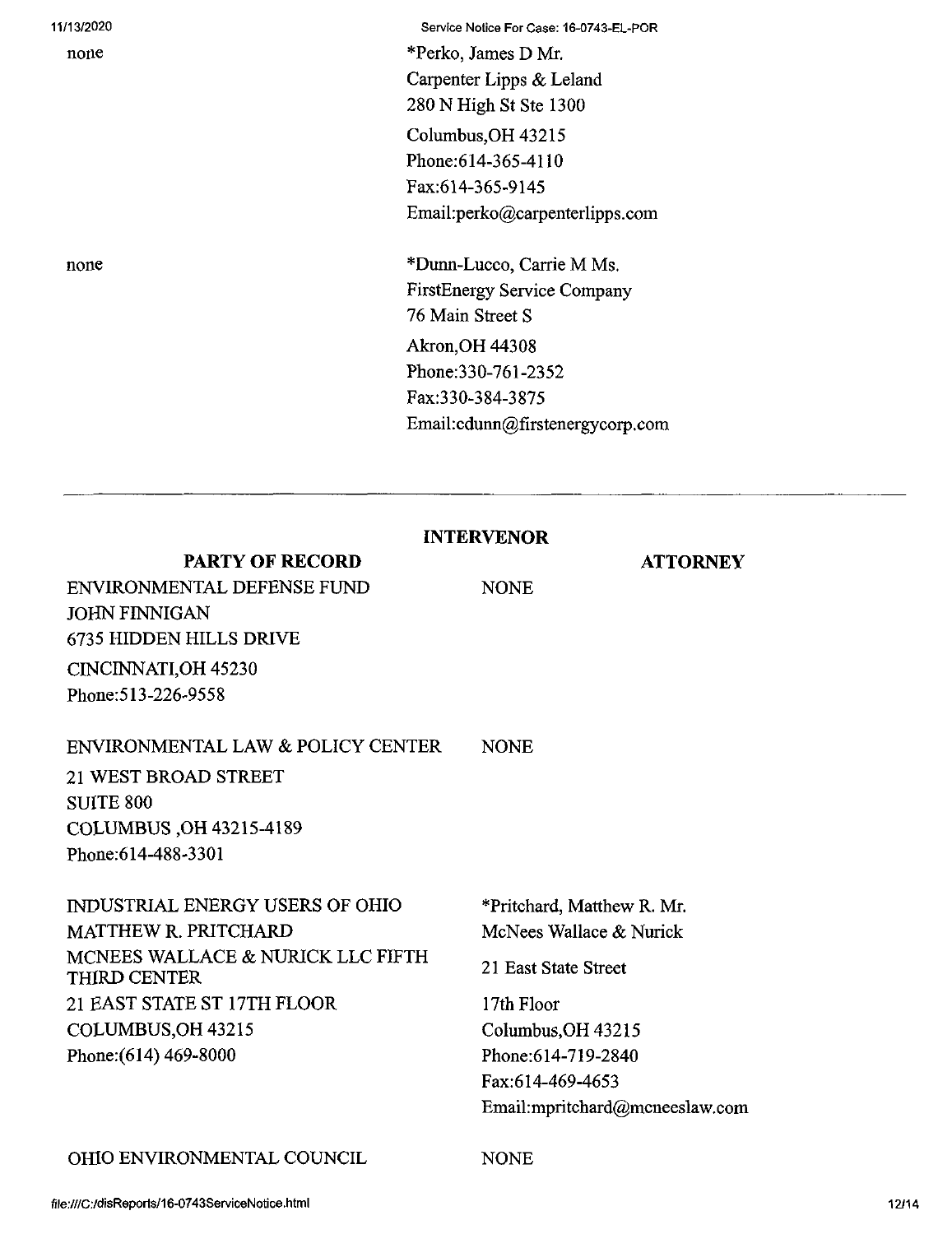1145 CHESAPEAKE AVEI COLUMBUS,OH 43212 Phone:(614) 487-7506 Fax:(614) 487-7510

OHIO HOSPITAL ASSOCIATION NONE BRICKER & ECKLER LLP 100 SOUTH THIRD STREET COLUMBUS,OH 43215-4291 Phone;614-227-2300 Fax;614-227-2390 Email:INFO@BRICKER.COM

#### OHIO MANUFACTURERS'ASSOCIATION NONE

33 N HIGH STREET COLUMBUS,OH 43215 Phone:(614) 224-5111 Fax:(614) 224-1012 Email:OMA@OHIOMFG.COM

## OHIO PARTNERS FOR AFFORDABLE ENERGY NONE

P.O. BOX 1793 FINDLAY,OH 45839-1793

THE KROGER COMPANY ANGELA PAUL WHITFIELD CARPENTER LIPPS & LELAND LLP 280 NORTH HIGH ST STE 1300 COLUMBUS,OH 43215 Phone:614-365-4110

NONE

#### **PARTY OF RECORD**

NONE

**ATTORNEY**

**PARTY OF RECORD**

ENEL X NORTH AMERICA INC MEGHAN HESTER ONE MARINA PARK DR., STE 400 BOSTON,MA 02210 Phone:410-343-7221 Fax:617-224-9910 Email:MHESTER@ENEL.COM